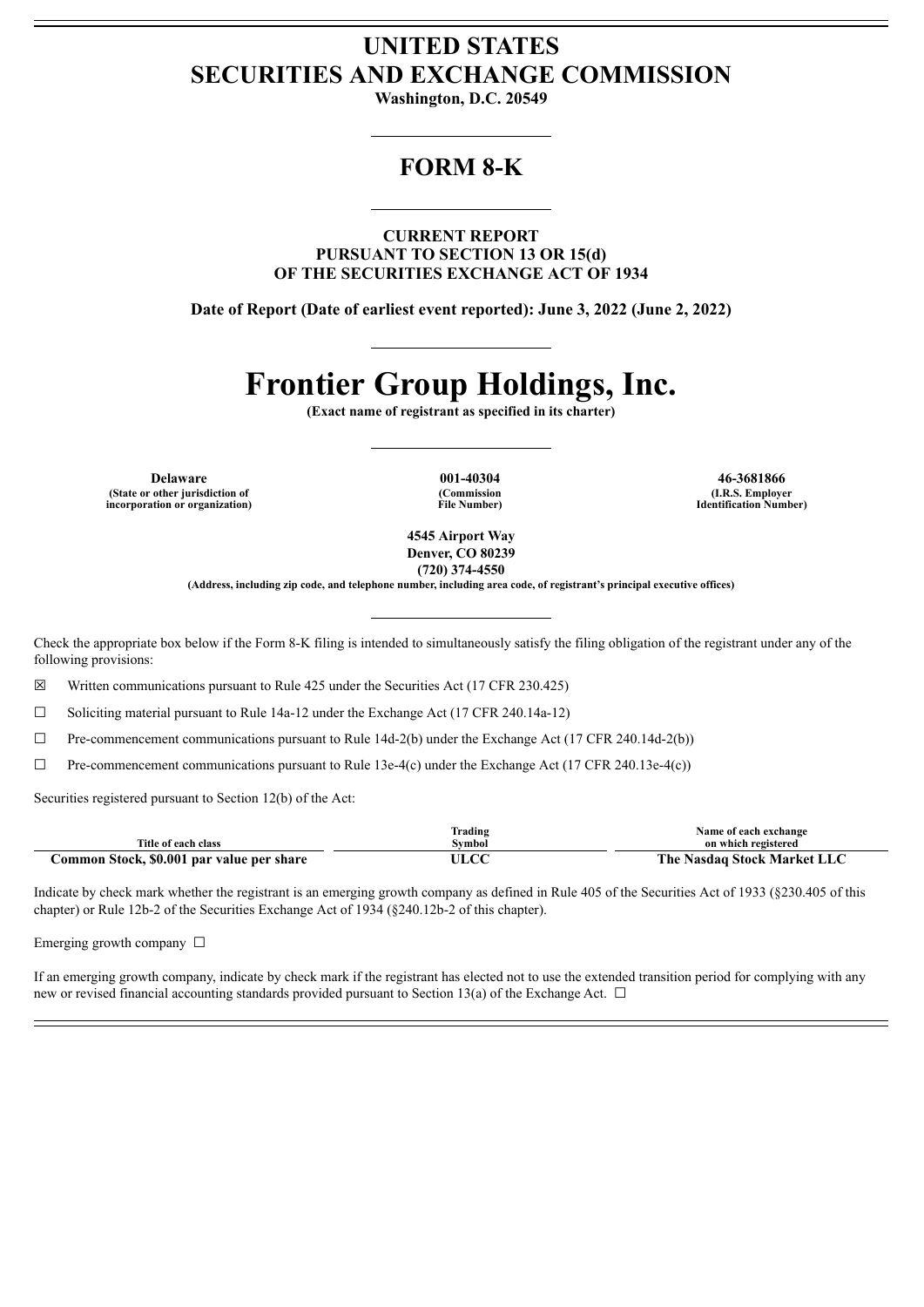### **Item 1.01 Entry into a Material Definitive Agreement.**

### *Amendment to Merger Agreement*

On June 2, 2022, Spirit Airlines, Inc., a Delaware corporation ("Spirit"), Frontier Group Holdings, Inc., a Delaware corporation ("Frontier"), and Top Gun Acquisition Corp., a Delaware corporation and a direct, wholly owned subsidiary of Frontier ("Merger Sub"), entered into an Amendment (the "Amendment") to the Agreement and Plan of Merger, dated as of February 5, 2022 (the "Merger Agreement"), by and among Spirit, Frontier and Merger Sub, pursuant to which and subject to the terms and conditions therein, Merger Sub will merge with and into Spirit, with Spirit continuing as the surviving entity (the "Merger").

As a result of the Merger, and as previously disclosed, each existing share of Spirit's common stock, par value \$0.0001 per share, will be converted into the right to receive (i) \$2.13 in cash, without interest and (ii) 1.9126 shares of Frontier's common stock, par value \$0.001 per share. Upon consummation of the Merger, existing stockholders of Spirit will own approximately 48.5% of the outstanding shares of Frontier on a fully diluted basis.

The Amendment amends the Merger Agreement to include a reverse termination fee of \$250,000,000, payable by Frontier to Spirit in the event that the Merger Agreement is terminated due to either (x) a governmental authority issuing an order or taking any other action permanently enjoining or otherwise prohibiting the Merger under U.S. federal competition laws, or (y) the Merger having not occurred by the outside date (as defined in the Merger Agreement) solely to the extent that the closing condition requiring the waiting period applicable to the consummation of the Merger under the Hart-Scott-Rodino Antitrust Improvements Act of 1976 (the "HSR Act") to have expired or been terminated has not been satisfied at a time when all other closing conditions to Frontier's obligations to consummate the Merger have been satisfied (or are capable of being satisfied if the closing were to occur on such date of termination).

The Amendment also amends certain provisions of the Merger Agreement relating to efforts to obtain regulatory approval of the Merger, including to provide that Frontier and Spirit, in connection with the receipt of any necessary approval of a governmental authority (including under the HSR Act), will be required to take any divestiture actions, including selling, holding separate or otherwise disposing of any assets of Frontier, Spirit or their respective subsidiaries, unless such action would or would reasonably be expected to result in a material adverse effect on Frontier and its subsidiaries (including Spirit) following the closing of the Merger when measured on a scale relative to Spirit. Any such divestiture action may be conditioned upon the closing of the Merger.

Except as modified by the Amendment, the terms of the Merger Agreement in the form filed by Frontier as Exhibit 2.1 to the Current Report on Form 8-K filed by Frontier on February 7, 2022 with the U.S. Securities and Exchange Commission, as amended, are unchanged.

The foregoing description of the Amendment does not purport to be complete and is qualified in its entirety by reference to the full text of the Amendment, which is attached hereto as Exhibit 2.1 and is incorporated by reference herein.

### **Item 8.01 Other Events.**

On June 2, 2022, Frontier and Spirit issued a joint press release announcing the execution of the Amendment. A copy of the press release is furnished as Exhibit 99.1 hereto and is incorporated herein by reference.

### **No Offer or Solicitation**

This communication is for informational purposes only and is not intended to and does not constitute an offer to sell, or the solicitation of an offer to subscribe for or buy, or a solicitation of any vote or approval in any jurisdiction, nor shall there be any sale, issuance or transfer of securities in any jurisdiction in which such offer, sale or solicitation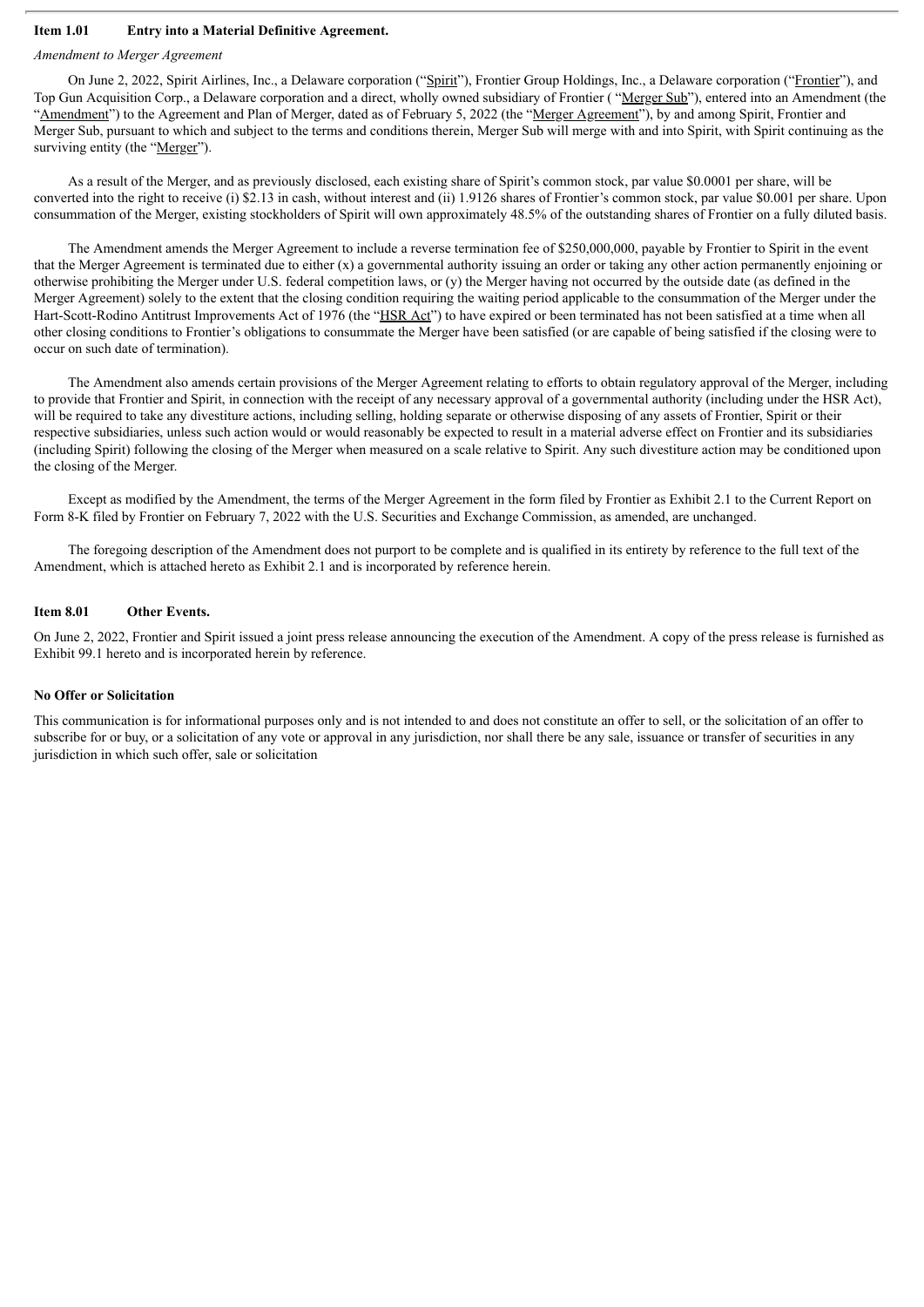would be unlawful, prior to registration or qualification under the securities laws of any such jurisdiction. No offer of securities shall be made except by means of a prospectus meeting the requirements of Section 10 of the Securities Act of 1933, as amended, and otherwise in accordance with applicable law.

### **Important Additional Information Will be Filed with the SEC**

Frontier has filed with the Securities and Exchange Commission ("SEC") a Registration Statement on Form S-4 in connection with the proposed transaction, that included a definitive Information Statement/Prospectus of Frontier and a definitive Proxy Statement of Spirit. The Form S-4 was declared effective on May 11, 2022 and the prospectus/proxy statement was first mailed to Spirit stockholders on May 11, 2022. Frontier and Spirit also plan to file other relevant documents with the SEC regarding the proposed transaction. **INVESTORS AND STOCKHOLDERS ARE URGED TO READ THE REGISTRATION STATEMENT/ INFORMATION STATEMENT/ PROSPECTUS/ PROXY STATEMENT AND ANY OTHER RELEVANT DOCUMENTS TO BE FILED BY FRONTIER OR SPIRIT WITH THE SEC IN THEIR ENTIRETY CAREFULLY WHEN THEY BECOME AVAILABLE BECAUSE THEY WILL CONTAIN IMPORTANT INFORMATION ABOUT FRONTIER, SPIRIT, THE PROPOSED TRANSACTIONS AND RELATED MATTERS.** Investors and stockholders will be able to obtain free copies of the Registration Statement and the definitive Information Statement/Proxy Statement/Prospectus and other documents filed with the SEC by Frontier and Spirit through the website maintained by the SEC at www.sec.gov. In addition, investors and stockholders will be able to obtain free copies of the information statement and the proxy statement and other documents filed with the SEC by Frontier and Spirit on Frontier's Investor Relations website at https://ir.flyfrontier.com and on Spirit's Investor Relations website at https://ir.spirit.com.

### **Participants in the Solicitation**

Frontier and Spirit, and certain of their respective directors and executive officers, may be deemed to be participants in the solicitation of proxies in respect of the proposed transactions contemplated by the Merger Agreement. Information regarding Frontier's directors and executive officers is contained in Frontier's definitive proxy statement, which was filed with the SEC on April 13, 2022. Information regarding Spirit's directors and executive officers is contained in Spirit's definitive proxy statement, which was filed with the SEC on March 30, 2022.

### **Cautionary Statement Regarding Forward-Looking Information**

Certain statements in this communication, including statements concerning Frontier, Spirit, the proposed transactions and other matters, should be considered forward-looking within the meaning of the Securities Act of 1933, as amended, the Securities Exchange Act of 1934, as amended, and the Private Securities Litigation Reform Act of 1995. These forward-looking statements are based on Frontier's and Spirit's current expectations and beliefs with respect to certain current and future events and anticipated financial and operating performance. Such forward-looking statements are and will be subject to many risks and uncertainties relating to Frontier's and Spirit's operations and business environment that may cause actual results to differ materially from any future results expressed or implied in such forward looking statements. Words such as "expects," "will," "plans," "intends," "anticipates," "indicates," "remains," "believes," "estimates," "forecast," "guidance," "outlook," "goals," "targets" and other similar expressions are intended to identify forward-looking statements. Additionally, forward-looking statements include statements that do not relate solely to historical facts, such as statements which identify uncertainties or trends, discuss the possible future effects of current known trends or uncertainties, or which indicate that the future effects of known trends or uncertainties cannot be predicted, guaranteed, or assured. All forward-looking statements in this communication are based upon information available to Frontier and Spirit on the date of this communication. Frontier and Spirit undertake no obligation to publicly update or revise any forward-looking statement, whether as a result of new information, future events, changed circumstances, or otherwise, except as required by applicable law. All written and oral forward-looking statements concerning the Frontier merger or other matters addressed in this communication and attributable to Frontier, Spirit, or any person acting on their behalf are expressly qualified in their entirety by the cautionary statements contained or referred to in this communication.

Actual results could differ materially from these forward-looking statements due to numerous factors including, without limitation, the following: the occurrence of any event, change or other circumstances that could give rise to the right of one or both of the parties to terminate the merger agreement; failure to obtain applicable regulatory or Spirit stockholder approval in a timely manner or otherwise and the potential financial consequences thereof; failure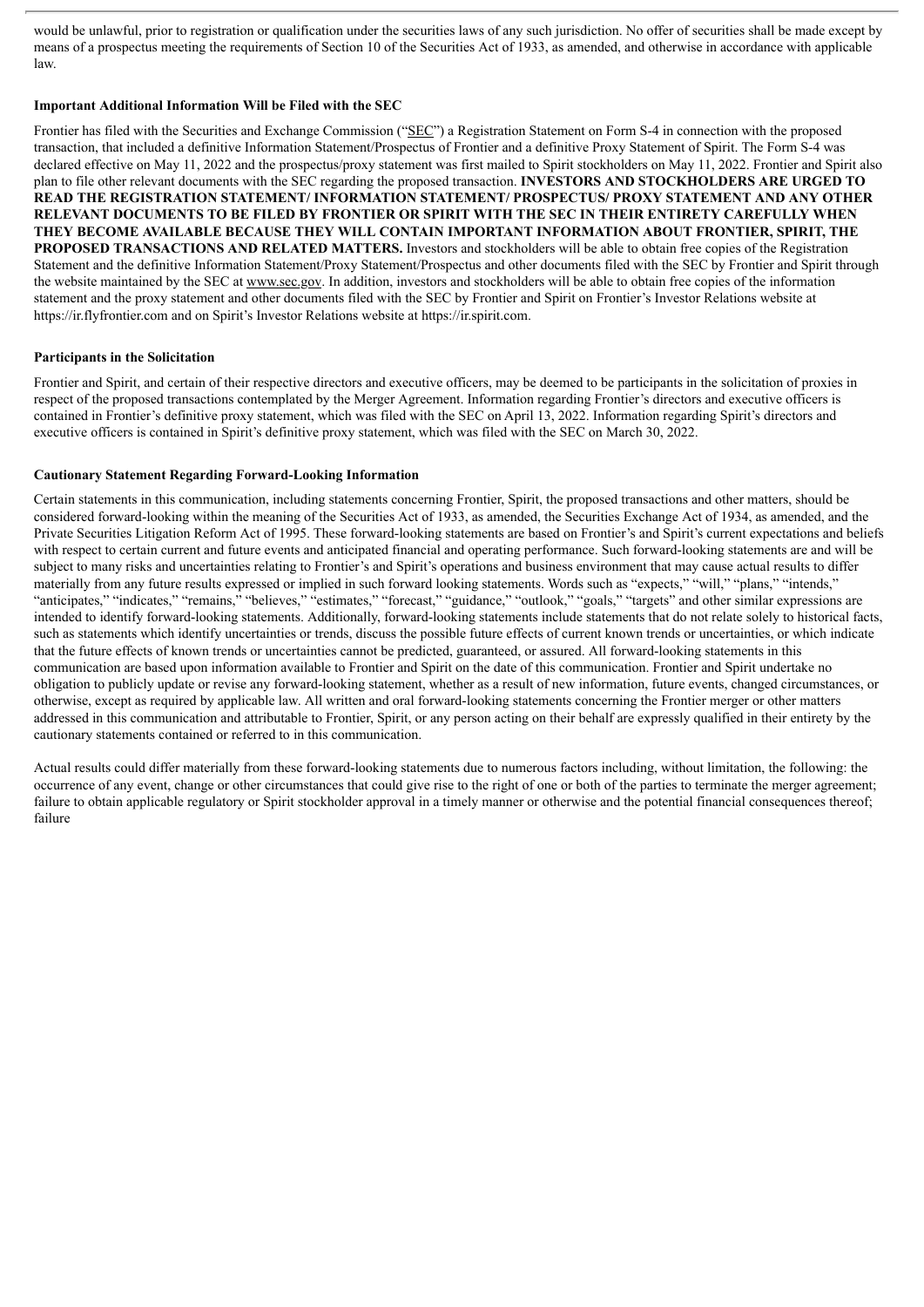to satisfy other closing conditions to the proposed transactions; failure of the parties to consummate the transaction; risks that the new businesses will not be integrated successfully or that the combined companies will not realize estimated cost savings, value of certain tax assets, synergies and growth, or that such benefits may take longer to realize than expected; failure to realize anticipated benefits of the combined operations; risks relating to unanticipated costs of integration; demand for the combined company's services; the growth, change and competitive landscape of the markets in which the combined company participates; expected seasonality trends; diversion of managements' attention from ongoing business operations and opportunities; potential adverse reactions or changes to business or employee relationships, including those resulting from the announcement or completion of the transaction; risks related to investor and rating agency perceptions of each of the parties and their respective business, operations, financial condition and the industry in which they operate; risks related to the potential impact of general economic, political and market factors on the companies or the proposed transaction; that Frontier's cash and cash equivalents balances, together with the availability under certain credit facilities made available to Frontier and certain of its subsidiaries under its existing credit agreements, will be sufficient to fund Frontier's operations including capital expenditures over the next 12 months; Frontier's expectation that based on the information presently known to management, the potential liability related to Frontier's current litigation will not have a material adverse effect on its financial condition, cash flows or results of operations; that the COVID-19 pandemic will continue to impact the businesses of the companies; ongoing and increase in costs related to IT network security; and other risks and uncertainties set forth from time to time under the sections captioned "Risk Factors" in Frontier's and Spirit's reports and other documents filed with the SEC from time to time, including their Annual Reports on Form 10-K and Quarterly Reports on Form 10-Q.

### **Item 9.01 Financial Statements and Exhibits.**

### **(d) Exhibits**

| Exhibit<br><b>Number</b> | <b>Description</b>                                                                                                                                                |
|--------------------------|-------------------------------------------------------------------------------------------------------------------------------------------------------------------|
|                          | Amendment to Agreement and Plan of Merger, dated June 2, 2022, by and among Spirit Airlines, Inc., Frontier Group Holdings, Inc. and<br>Top Gun Acquisition Corp. |

99.1 Joint Press Release of Spirit and Frontier, dated June 2, 2022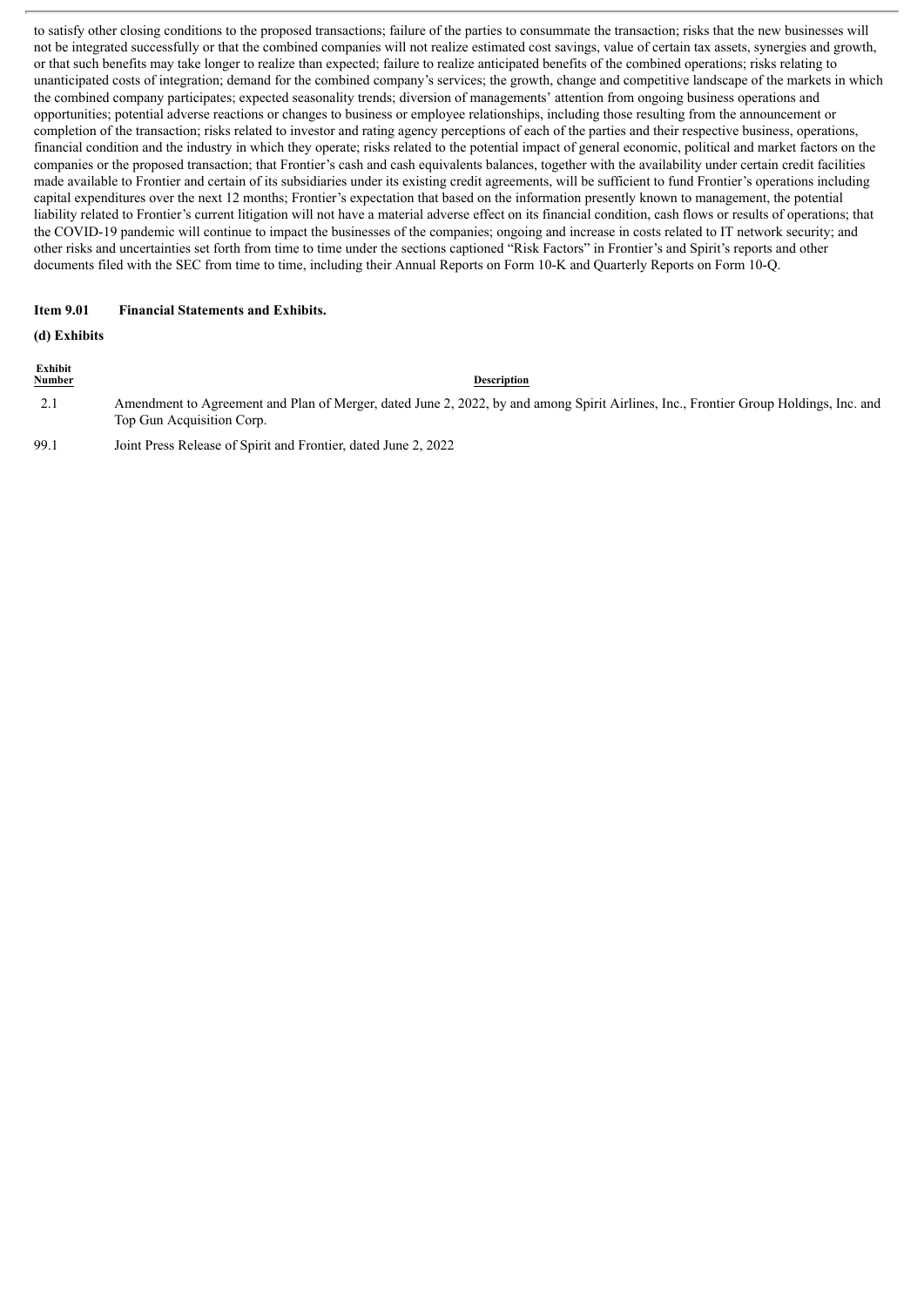**SIGNATURE**

Pursuant to the requirements of the Securities Exchange Act of 1934, the Registrant has duly caused this report to be signed on its behalf by the undersigned hereunto duly authorized.

FRONTIER GROUP HOLDINGS, INC.

Date: June 3, 2022 By: /s/ Howard M. Diamond

Howard M. Diamond General Counsel and Secretary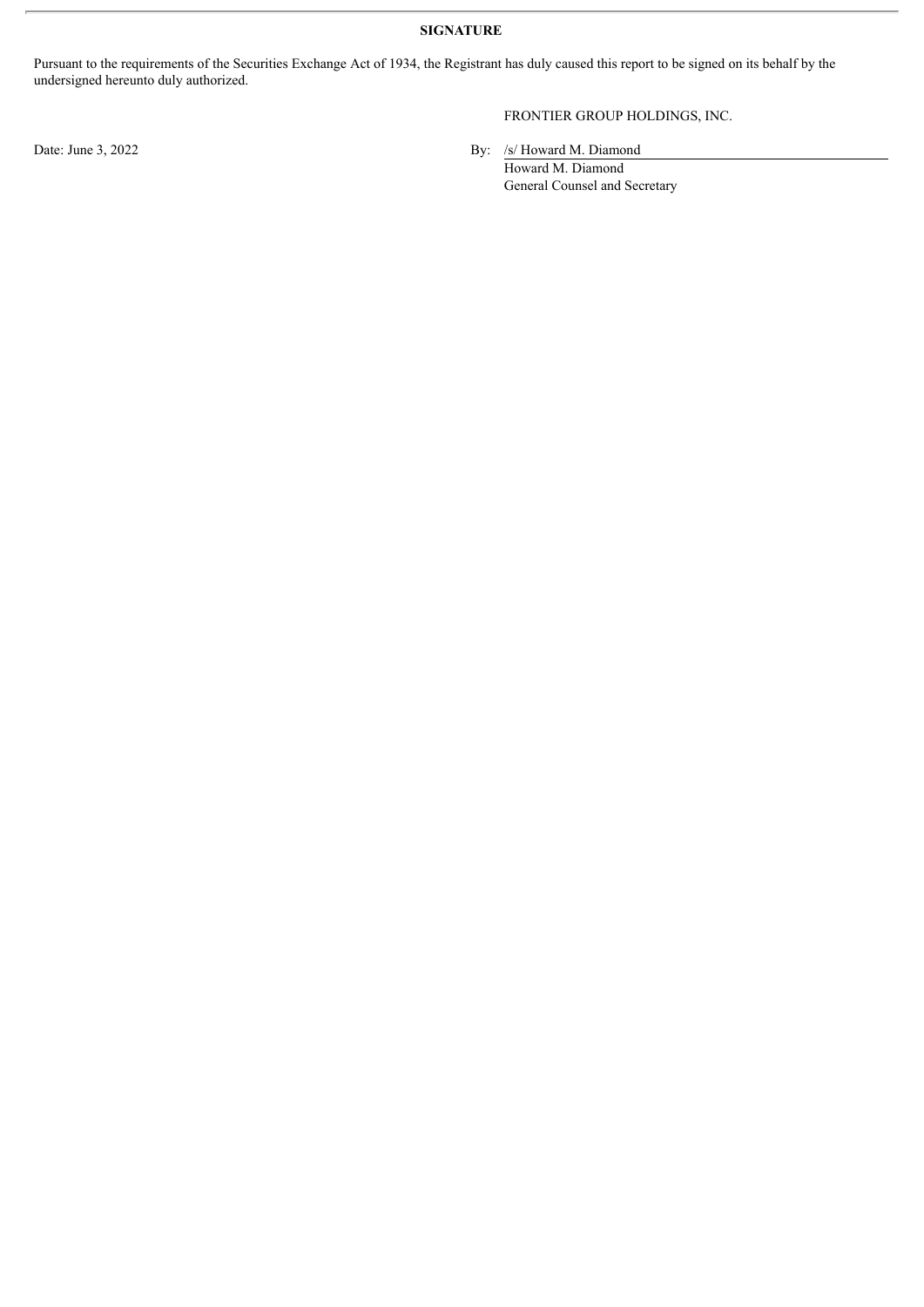### **AMENDMENT TO AGREEMENT AND PLAN OF MERGER**

This Amendment (this "Amendment") is made and entered into as of June 2, 2022, by and among Frontier Group Holdings, Inc., a Delaware corporation ("Parent"), Top Gun Acquisition Corp., a Delaware corporation and a direct wholly owned Subsidiary of Parent ("Merger Sub"), and Spirit Airlines, Inc., a Delaware corporation (the "Company"). Capitalized terms used in this Amendment but not defined in this Amendment shall have the meanings ascribed to such terms in the Merger Agreement (as defined below).

### **RECITALS**

WHEREAS, Parent, Merger Sub and the Company previously entered into that certain Agreement and Plan of Merger, dated as of February 5, 2022 (the "Merger Agreement"); and

WHEREAS, Parent, Merger Sub and the Company now desire to amend the Merger Agreement in accordance with Section 7.3 of the Merger Agreement;

### **AGREEMENT**

NOW, THEREFORE, in consideration of the foregoing and for other good and valuable consideration, the receipt and sufficiency of which the parties acknowledge, the parties hereto, intending to be legally bound, hereby agree as follows:

#### 1. Appropriate Action; Consents; Filings.

(a) Section 5.6(b) of the Merger Agreement is hereby amended and restated to read in its entirety as follows with deleted language indicated by strikethrough and newly added language indicated by double underlining:

"(b) In furtherance and not in limitation of Section 5.6(a), each party hereto agrees to make any appropriate filings, if necessary or advisable, (x) pursuant to the HSR Act within 20 Business Days of the date of this Agreement (unless otherwise mutually agreed between the parties) or (y) pursuant to other applicable Competition Laws with respect to the Merger as promptly as practicable. Each of Parent, Merger Sub and the Company will (i) cooperate and coordinate with the other in the making of any filings or submissions that are required to be made under any applicable Laws or requested to be made by any Governmental Entity in connection with the transactions contemplated by this Agreement, (ii) supply the other or its outside counsel with any information that may be required or requested by any Governmental Entity in connection with such filings or submissions, (iii) supply any additional information that may be required or requested by the Federal Trade Commission, the Department of Justice or other Governmental Entities in which any such filings or submissions are made as promptly as practicable, and (iv) use their respective reasonable best efforts to cause the expiration or termination of the applicable waiting periods under any applicable Competition Laws as soon as reasonably practicable following the date of this Agreement (and prior to the Outside Date) (as may be extended pursuant to Section 7.1(e)); provided, that in the event of any disagreement between the parties regarding the strategy in respect of the foregoing, such matters will be determined by Parent in its good faith reasonable discretion.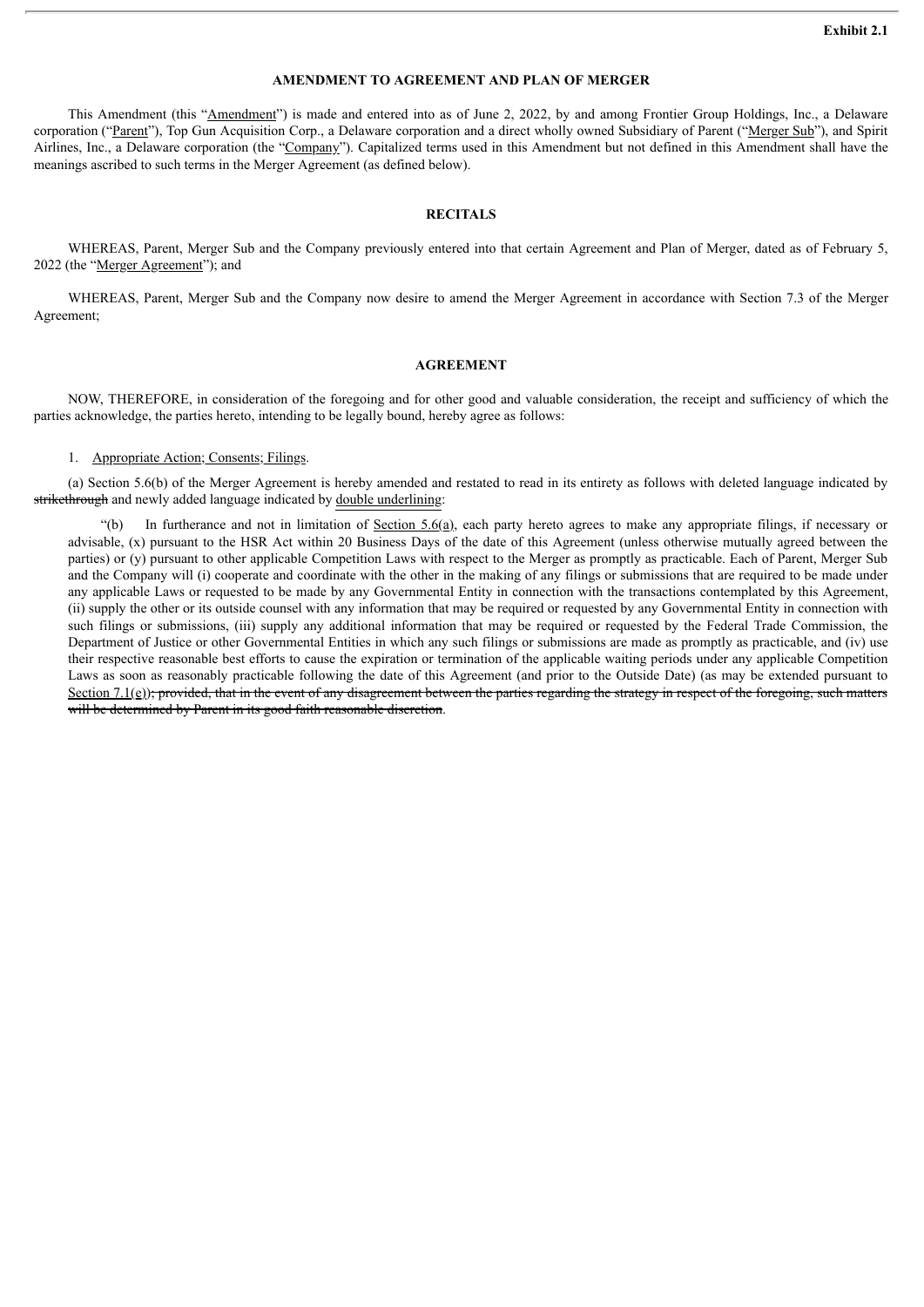Without limiting the generality of the foregoing, (A) both Parent and Company (and their respective Subsidiaries and Affiliates) shall contest, defend and appeal any Proceedings brought by a Governmental Entity, whether judicial or administrative, challenging or seeking to restrain or prohibit the consummation of the Merger or seeking to compel any divestiture by Parent or the Company or any of their respective Subsidiaries of shares of capital stock or of any business, assets or property, or to impose any limitation on the ability of any of them to conduct their businesses or to own or exercise control of such assets, properties or stock to avoid or eliminate any impediment under the HSR Act or similar applicable Law, and (B) Parent and the Company shall not, and shall not permit any of their respective Subsidiaries and, in the case of Parent, the Indigo Stockholder to, (1) acquire or agree to acquire by merging or consolidating with, or by purchasing a substantial portion of the assets of or equity in or otherwise make any investment in, or by any other manner, any Person or portion thereof, or otherwise acquire or agree to acquire or make any investment in any assets, and (2) enter into, significantly expand or publicly announce an agreement to form a joint venture, strategic alliance or strategic partnership with another Person, in each case (1) and (2), if the entering into of a definitive agreement relating to or the consummation of such acquisition, merger, consolidation, investment, agreement or expansion would reasonably be expected to (I) impose any material delay in the obtaining of, or materially increase the risk of not obtaining, any consent, approval, authorization, declaration, waiver, license, franchise, permit, certificate or order of any Governmental Entity necessary to consummate the transactions contemplated hereby or the expiration or termination of any applicable waiting period, (II) materially increase the risk of any Governmental Entity entering an order prohibiting the consummation of the transactions contemplated hereby or (III) materially delay the consummation of the transactions contemplated hereby."

(b) Section 5.6(e) of the Merger Agreement is hereby amended and restated to read in its entirety as follows with deleted language indicated by strikethrough and newly added language indicated by double underlining:

"(e) Notwithstanding anything to the contrary in this Agreement, in connection with the receipt of any necessary license, permit, waiver, approval, authorization or order of a Governmental Entity (including under the HSR Act), neither Parent nor the Company (nor any of their respective Subsidiaries or Affiliates) shall be required to sell, hold separate or otherwise dispose of or conduct their business (or, following the Closing, the combined business) in a specified manner, or agree to sell, hold separate or otherwise dispose of or conduct their business (or, following the Closing, the combined business) in a specified manner, or enter into or agree to enter into a voting trust arrangement, proxy arrangement, "hold separate" agreement or arrangement or similar agreement or arrangement with respect to the assets, operations or conduct of their business (or, following the Closing, the combined business) in a specified manner, or permit the sale, holding separate or other disposition of, any assets of Parent, the Company or their respective Subsidiaries or Affiliates. (each a "Divestiture Action") if such action would or would reasonably be expected to result in a material adverse effect on Parent and its Subsidiaries (including the Company) following the Closing when measured on a scale relative to the Company; provided, however, that it is understood and agreed that in each case the identity of any such assets subject to a Divestiture Action shall be determined by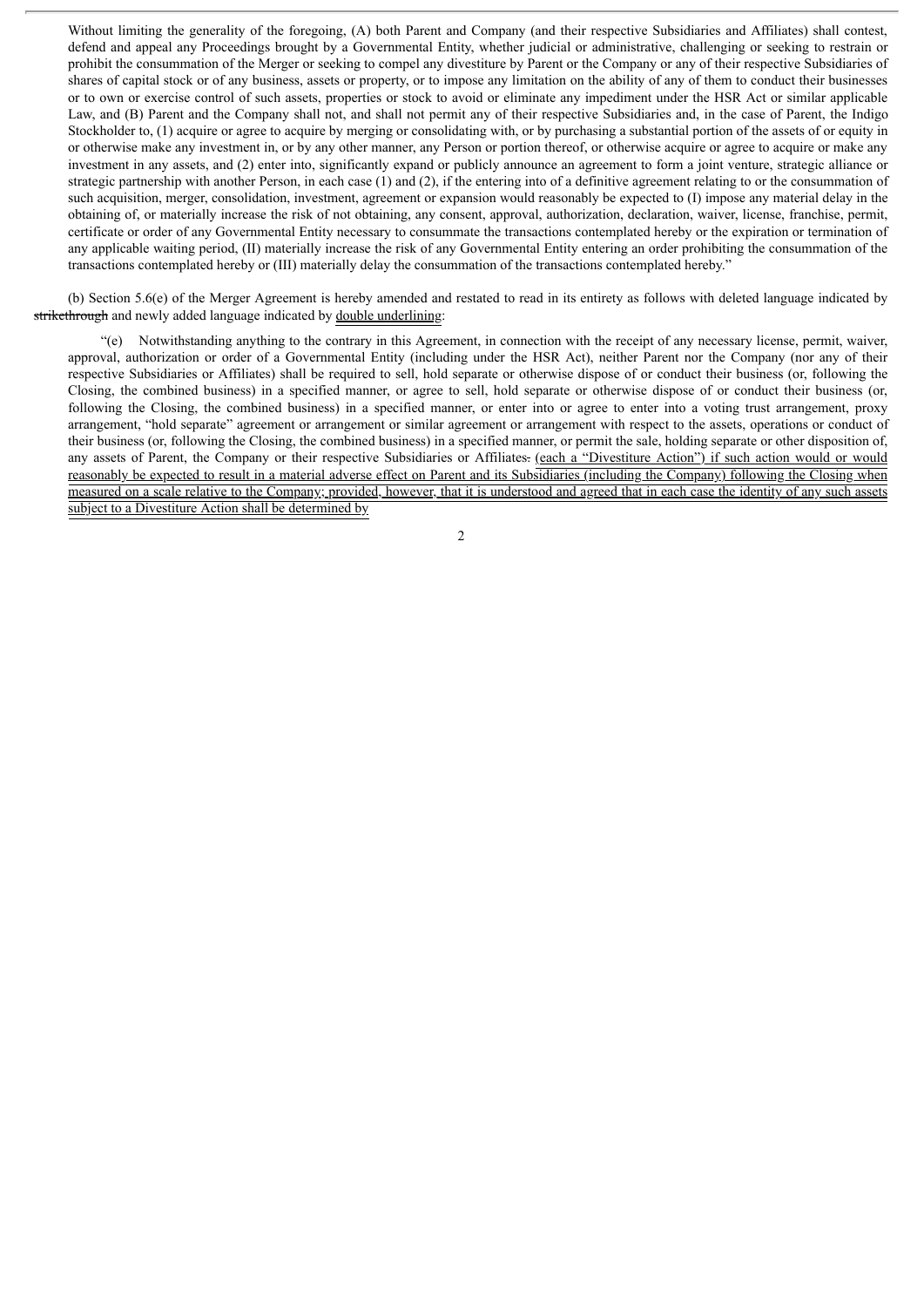Parent in its sole and absolute discretion. Nothing in this Agreement shall require any party to take or agree to take any action with respect to its business or operations in connection with obtaining required approval or clearance under any applicable Competition Laws unless the effectiveness of such agreement or action is conditioned upon the Closing. To assist Parent in complying with its obligations set forth in this Section 5.5(e), upon Parent's reasonable request, the Company shall, and shall cause its Subsidiaries to, (i) reasonably assist Parent in any sales process (including through facilitation of reasonable due diligence) with potential purchasers of any of the Company's or its subsidiaries' businesses or other assets proposed by Parent to be subject to any sale or other disposal or hold separate and (ii) enter into one or more agreements prior to the Closing with respect to any such sale or other disposal or hold separate. Notwithstanding anything to the contrary in this Agreement, Parent shall, on behalf of the parties hereto, control and lead all communications and strategy relating to obtaining all approvals, consents, waivers, registrations, permits, authorizations and other confirmations from any Governmental Entity or third party necessary, proper or advisable to consummate the Merger and other transactions contemplated by this Agreement and in connection with any investigation or other inquiry or litigation by or before, or any negotiations with, a Governmental Entity; provided, however, that Parent shall consult in advance with the Company and in good faith take the Company's views into account regarding the overall strategic direction of any such litigation or approval process, as applicable, and consult with the Company prior to taking any material substantive positions, making dispositive motions or other material substantive filings or submissions or entering into any negotiations concerning such litigation or approvals, as applicable."

### 2. Effect of Termination.

(a) Section 7.2(a) of the Merger Agreement is hereby amended and restated to read in its entirety as follows with deleted language indicated by strikethrough and newly added language indicated by double underlining:

"In the event of termination of this Agreement by either the Company or Parent as provided in Section 7.1, this Agreement will forthwith become void and of no effect, and there will be no liability or obligation on the part of Parent, Merger Sub or the Company or their respective Subsidiaries, officers or directors except (i) the Confidentiality Agreement (as amended hereby) and Section 3.35, Section 4.37, the last two sentences of Section 5.3, this Section 7.2 and Article 8 shall remain in effect and (ii) subject to Section 7.2(g), nothing herein shall relieve any party from any liabilities or damages incurred or suffered by a party as a result of the Intentional Breach by another party of any of its representations, warranties, covenants or other agreements set forth in this Agreement prior to the date of such termination, in which case the aggrieved party shall be entitled to all rights and remedies available at law or equity."

#### (b) The following is hereby inserted as a new Section 7.2(e) of the Merger Agreement:

 $"$ (e) In the event that this Agreement is terminated pursuant to Section 7.1(b) (solely to the extent the Order giving rise to such termination right relates to applicable U.S. federal Competition Laws) or Section 7.1(e) (solely to the extent that, at the time of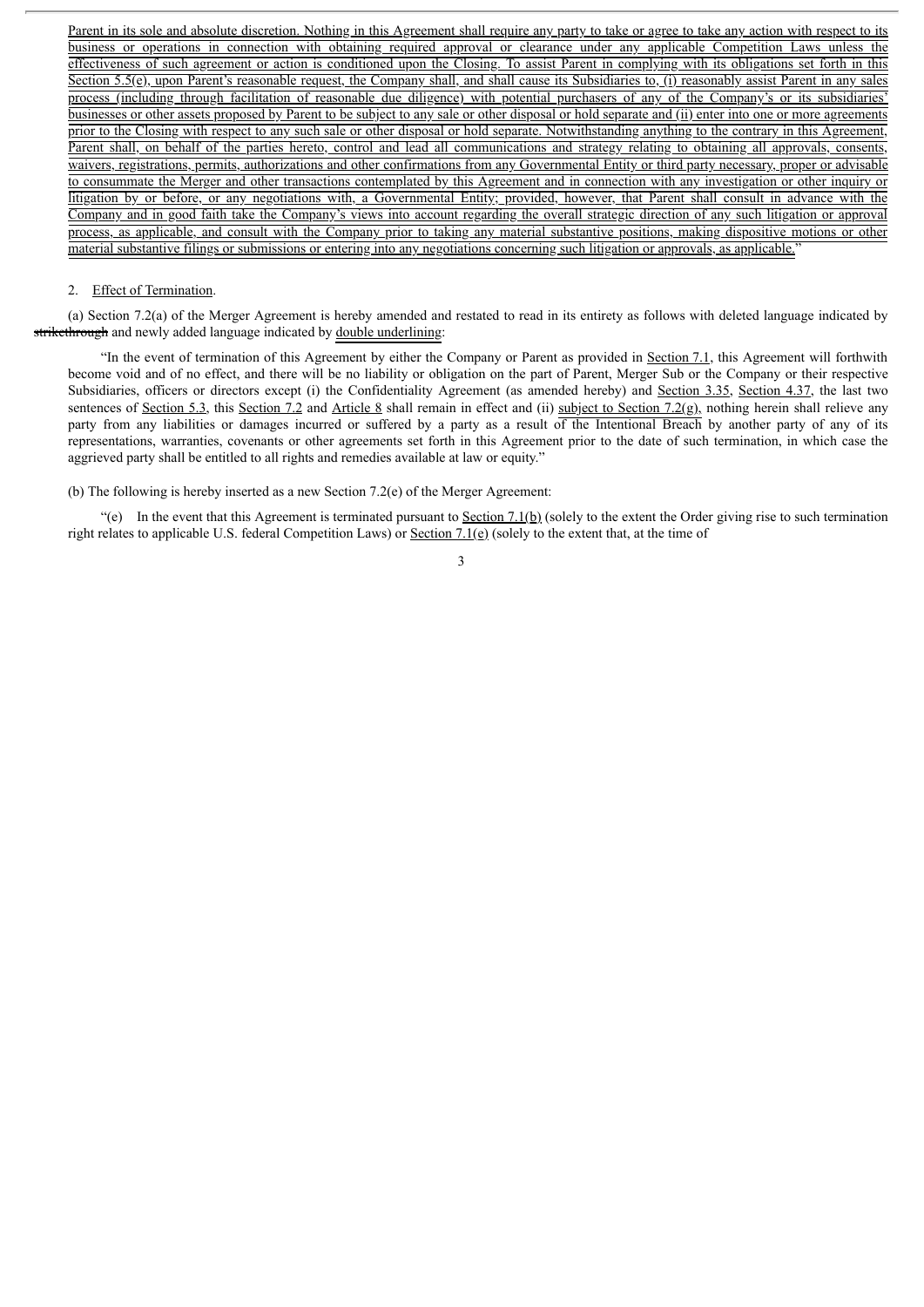such termination, the conditions in Section 6.1(b)(i) shall not have been satisfied and at the time of such termination all of the other conditions set forth in Section 6.1 (other than Section 6.1(c) (to the extent the Order giving rise to the failure of such condition relates to applicable U.S. federal Competition Laws)) and the conditions set forth in Section 6.2 have been satisfied (or, in the case of conditions that by their nature are to be satisfied at the Closing, are capable of being satisfied if the Closing were to occur on the date of such termination)), then Parent shall pay a fee in the amount of \$250,000,000 (the "Parent Regulatory Fee") to the Company within two (2) Business Days following the date of such termination; provided, however, that no Parent Regulatory Fee shall be payable by Parent pursuant to this Section 7.2(e) if the failure of the conditions set forth in Section 7.1(b) (solely to the extent the Order giving rise to such termination right relates to applicable U.S. federal Competition Laws) or Section 7.1(e) (solely to the extent that, at the time of such termination, the conditions in Section 6.1(b)(i) shall not have been satisfied) to be satisfied is the result of a breach of the Company's obligations in Section 5.6."

(c) Section 7.2(e) of the Merger Agreement is hereby redesignated as Section 7.2(f) of the Merger Agreement and amended and restated to read in its entirety as follows with deleted language indicated by strikethrough and newly added language indicated by double underlining:

"(f) In no event shall the Company be required to pay the Breakup Fee to Parent on more than one occasion, and in no event shall Parent be required to pay the Parent Regulatory Fee to the Company on more than one occasion. Any payment of the Expense Reimbursement shall reduce, on a dollar-for-dollar basis, any Breakup Fee that becomes due and payable under Section 7.2(c). All payments to Parent under this Section 7.2 will be made by wire transfer of immediately available funds to the account designated by Parent on Section  $\overline{7.2(e)}$  of the Parent Disclosure Schedule. All payments to the Company under this Section 7.2 will be made by wire transfer of immediately available funds to an account designated by the Company in writing. Each of the Company, Parent and Merger Sub acknowledges that (i) the agreements contained in this Section 7.2 are an integral part of the transactions contemplated by this Agreement, (ii) without these agreements, Parent, Merger Sub and the Company would not enter into this Agreement, and (iii) the Breakup Fee is not a penalty, but rather is liquidated damages in a reasonable amount that will compensate Parent and Merger Sub in the circumstances in which such Breakup Fee is payable and (iv) the Parent Regulatory Fee is not a penalty, but rather is liquidated damages in a reasonable amount that will compensate the Company in the circumstances in which the Parent Regulatory Fee is payable. Accordingly, if the Company or Parent fails to promptly pay any amounts due pursuant to this Section 7.2 and, in order to obtain such payment, Parent or the Company, as the case may be, commences a suit that results in a judgment against the Company non-paying party for the amounts set forth in this Section 7.2, the Company non-paying party shall pay to Parent the other party interest on the amounts due pursuant to this Section 7.2 from the date such payment was required to be made until the date of payment at the prime lending rate as published in The Wall Street Journal in effect on the date such payment was required to be made. If a suit is brought over the payments under this Section 7.2, the prevailing party shall be entitled to reimbursement of its reasonable out-of-pocket costs and expenses (including reasonable out-of-pocket attorneys' fees and expenses) in connection with such suit."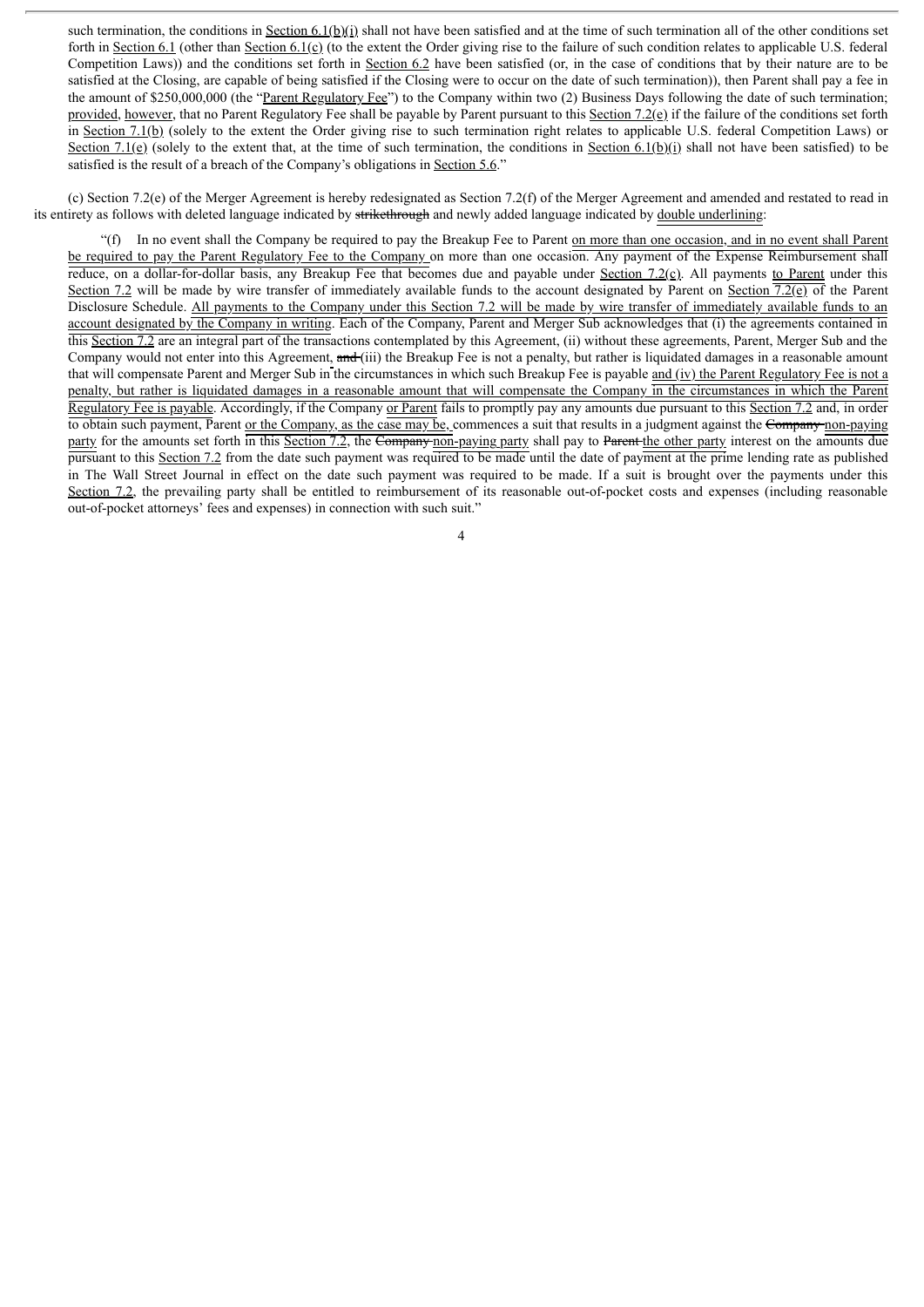(d) Section 7.2(f) of the Merger Agreement is hereby redesignated as Section 7.2(g) of the Merger Agreement and amended and restated to read in its entirety as follows with deleted language indicated by strikethrough and newly added language indicated by double underlining.

 $(2)$  Subject to clause (ii) of Section 7.2(a) in the case of Intentional Breach Notwithstanding anything to the contrary in this Agreement,  $(i)$  in the event that the Breakup Fee is paid or payable pursuant to this Section 7.2, Parent's right to receive payment of the Breakup Fee shall be the sole and exclusive remedy of Parent and its Affiliates and Representatives against the Company and its Affiliates and Representatives under this Agreement or arising out of or related to this Agreement or the transactions contemplated hereby, and upon payment of such amount, neither the Company nor any of its Affiliates or Representatives shall have any liability or obligation relating to or arising out of this Agreement or the transactions contemplated hereby, in each case whether based on contract, tort or strict liability, by the enforcement of any assessment, by any legal or equitable proceeding, by virtue of any statute, regulation or applicable Law or otherwise, and (ii) in the event that the Parent Regulatory Fee is paid or payable pursuant to this Section 7.2, the Company's right to receive payment of the Parent Regulatory Fee shall be the sole and exclusive remedy of the Company and its Affiliates and Representatives against Parent and its Affiliates and Representatives under this Agreement or arising out of or related to this Agreement or the transactions contemplated hereby, and upon payment of such amount, neither Parent nor any of its Affiliates or Representatives shall have any liability or obligation relating to or arising out of this Agreement or the transactions contemplated hereby, in each case whether based on contract, tort or strict liability, by the enforcement of any assessment, by any legal or equitable proceeding, by virtue of any statute, regulation or applicable Law or otherwise.

3. Terms Defined Elsewhere. The following defined terms are hereby inserted in alphabetical order into Section 8.5 of the Merger Agreement:

| "Divestiture Action"    | Section $5.6(e)$ |
|-------------------------|------------------|
| "Parent Regulatory Fee" | Section $7.2(e)$ |

4. Effect. Except as expressly provided in this Amendment, all of the terms and provisions of the Merger Agreement are and will remain in full force and effect and are hereby ratified and confirmed by the parties to this Amendment. Nothing in this Amendment shall be construed to modify any provision of the Merger Agreement other than as specifically set forth above.

5. Miscellaneous. The provisions of Section 8.2, Section 8.3 and Sections 8.6 through 8.14 of the Merger Agreement are hereby incorporated herein by reference, *mutatis mutandis*.

[*Signature Page Follows.*]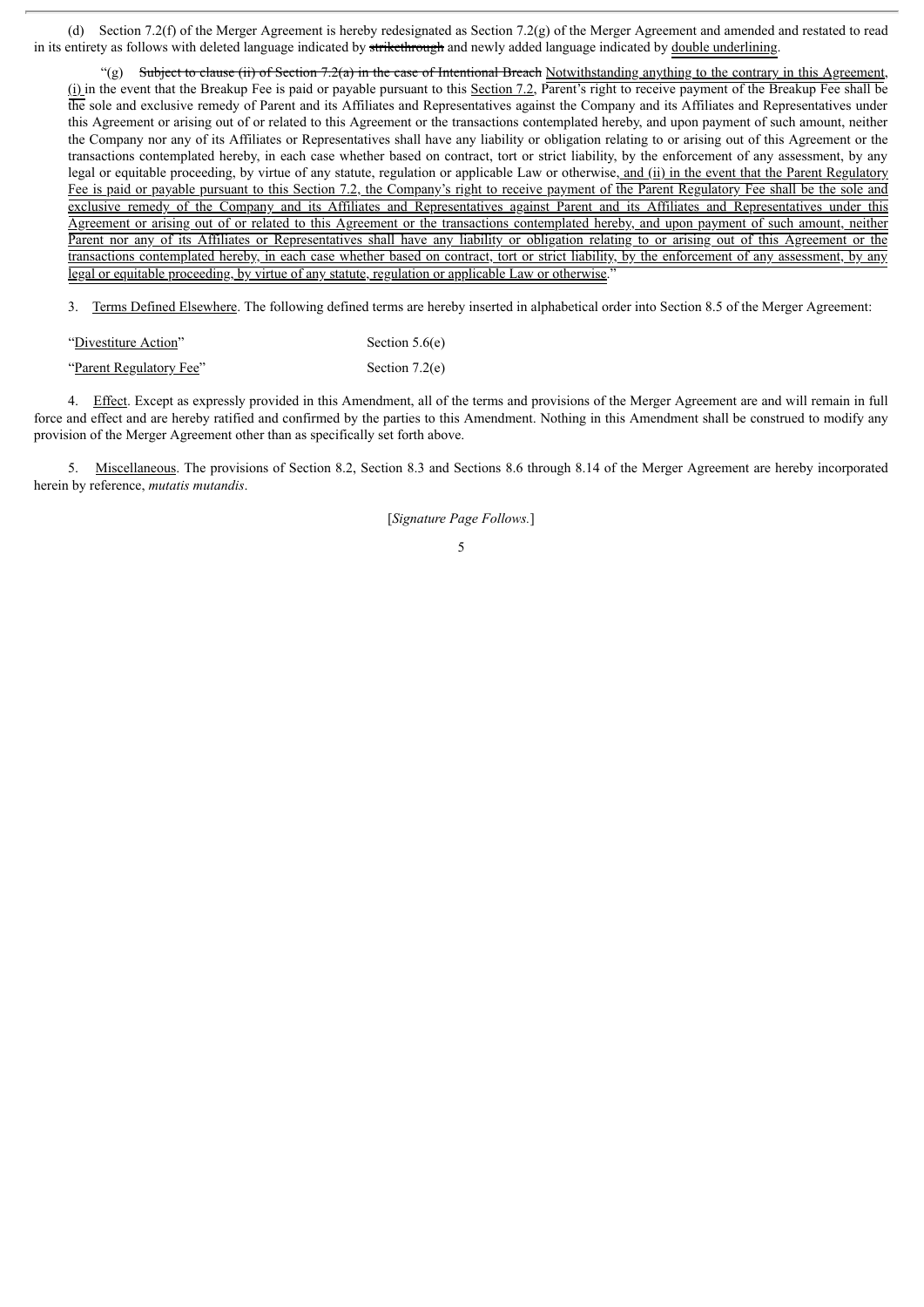IN WITNESS WHEREOF, the parties have duly executed this Amendment as of the date first above written.

### **FRONTIER GROUP HOLDINGS, INC.**

| By: $/s/$ Barry Biffle                       |
|----------------------------------------------|
| Name: Barry L. Biffle                        |
| Title: President and Chief Executive Officer |

### **TOP GUN ACQUISITION CORP.**

| By: $/s/$ Barry Biffle |
|------------------------|
| Name: Barry L. Biffle  |
| Title: President       |

### **SPIRIT AIRLINES, INC.**

By: /s/ Ted Christie Name: Ted Christie Title: President and CEO

**[***Signature Page to Amendment to Merger Agreement***]**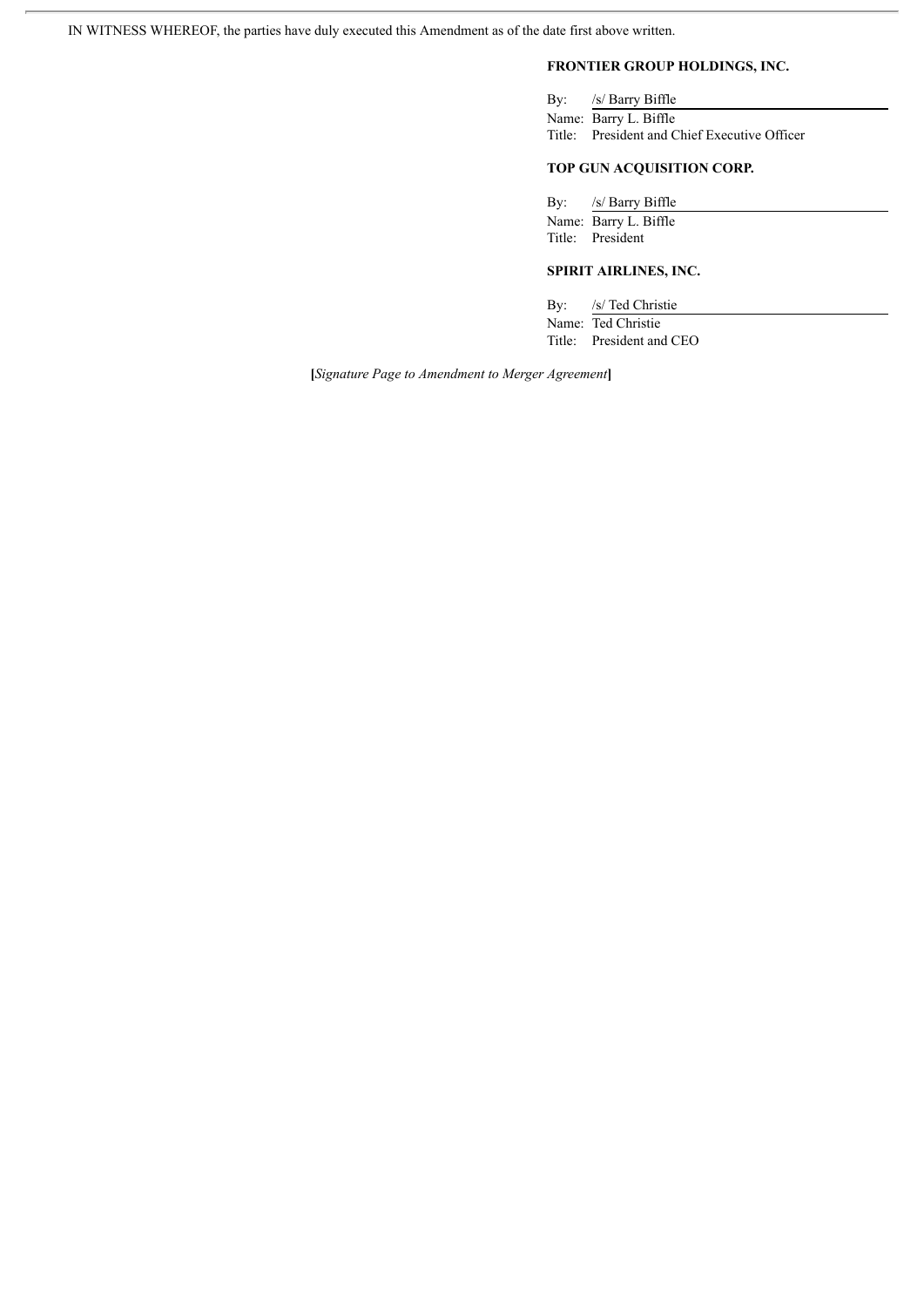### **Frontier Airlines and Spirit Airlines Announce Amended Merger Agreement**

### *Reverse Termination Fee of \$250 Million Of ers Greater Stockholder Protections*

**Denver, Colo. and Miramar, Fla., June 2, 2022 –** Spirit Airlines, Inc. ("Spirit" or the "Company") (NYSE: SAVE) and Frontier Group Holdings, Inc. ("Frontier") (NASDAQ: ULCC), parent company of Frontier Airlines, Inc., today announced an amendment to their previously announced merger agreement dated February 5, 2022.

Under the terms of the amended merger agreement, which has been unanimously approved by the boards of directors of both companies, Frontier would pay a reverse termination fee of \$250 million, or \$2.23 per share, to Spirit in the unlikely event the combination is not consummated for antitrust reasons.

William A. Franke, the Chair of Frontier's Board of Directors and the managing partner of Indigo Partners, Frontier's majority shareholder, said, "We continue to believe in the strategic rationale of a combined Spirit and Frontier, which brings together two complementary businesses to create America's most competitive ultra-low fare airline. Given our conviction that regulators will find this combination to be pro-competitive, we have agreed to institute a reverse termination fee. We look forward to bringing these two companies together and delivering on the benefits for all stakeholders."

Ted Christie, President and CEO of Spirit, said, "Since announcing our transaction with Frontier, we have had extensive constructive conversations with our stockholders, who have expressed support for the strategic rationale of our combination but a desire for additional stockholder protections. After discussing this feedback with the Frontier Board and management team, we have agreed to amend the merger agreement. We look forward to closing the transaction and bringing more ultra-low fares to more people in more places."

"We continue to be excited about the combination with Spirit, which will create a true nationwide ultra-low fare airline to compete against the dominant 'Big Four' carriers and other high-cost airlines," said Barry Biffle, President and CEO of Frontier. "We will continue to work closely with the Spirit team to successfully complete the transaction and deliver enhanced value to all of our stakeholders."

"The combination of a higher reverse termination fee and a much greater likelihood to close in a Frontier merger provides substantially more regulatory protection for Spirit stockholders than the transaction proposed by JetBlue," said Mac Gardner, Chairman of the Board of Spirit. "We look forward to closing the transaction with Frontier and giving Spirit stockholders the opportunity to benefit from pandemic recovery and share in approximately \$500 million in annual net synergies."

### **Your Vote Is Important**

The Spirit Board of Directors strongly recommends you vote "**FOR"** the merger on the **WHITE** proxy card today. For more information on how to vote for the merger, please call the Company's proxy solicitor, Okapi Partners, on their toll-free number 855-208-8903 or email info@okapipartners.com.

### **Advisors**

Citigroup Global Markets Inc. is serving as financial advisor and Latham & Watkins, LLP is serving as legal advisor to Frontier. Barclays and Morgan Stanley & Co. LLC are serving as financial advisors to Spirit, and Debevoise & Plimpton LLP and Paul, Weiss, Rifkind, Wharton & Garrison LLP are serving as legal advisors.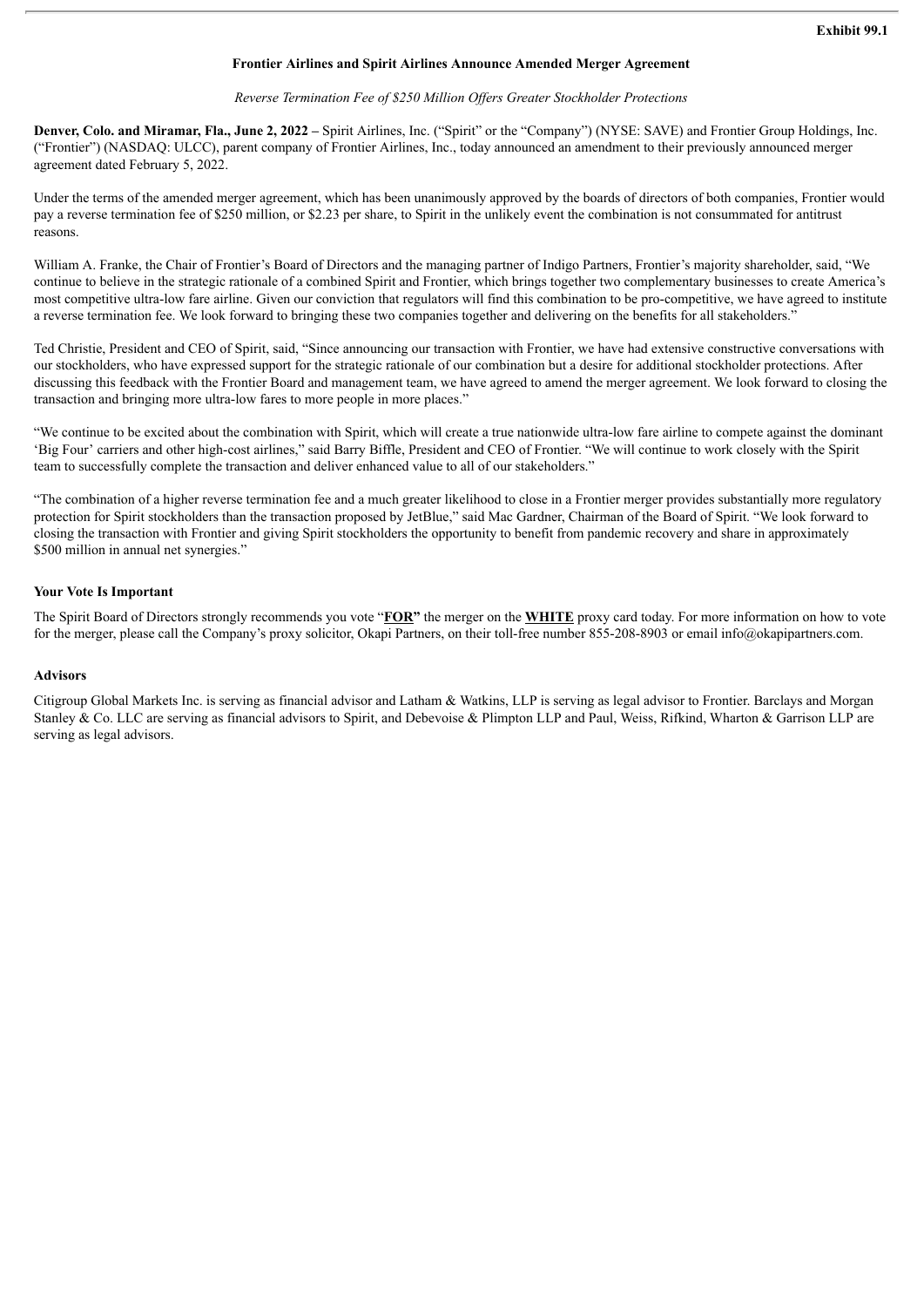### **No Offer or Solicitation**

This communication is for informational purposes only and is not intended to and does not constitute an offer to sell, or the solicitation of an offer to subscribe for or buy, or a solicitation of any vote or approval in any jurisdiction, nor shall there be any sale, issuance or transfer of securities in any jurisdiction in which such offer, sale or solicitation would be unlawful, prior to registration or qualification under the securities laws of any such jurisdiction. No offer of securities shall be made except by means of a prospectus meeting the requirements of Section 10 of the Securities Act of 1933, as amended, and otherwise in accordance with applicable law.

### **Important Additional Information Will be Filed with the SEC**

Frontier has filed with the Securities and Exchange Commission ("SEC") a Registration Statement on Form S-4 in connection with the proposed transaction, including a definitive Information Statement/Prospectus of Frontier and a definitive Proxy Statement of Spirit. The Form S-4 was declared effective on May 11, 2022 and the prospectus/proxy statement was first mailed to Spirit stockholders on May 11, 2022. Frontier and Spirit also plan to file other relevant documents with the SEC regarding the proposed transaction. INVESTORS AND STOCKHOLDERS ARE URGED TO READ THE REGISTRATION STATEMENT/ INFORMATION STATEMENT/ PROSPECTUS/ PROXY STATEMENT AND ANY OTHER RELEVANT DOCUMENTS TO BE FILED BY FRONTIER OR SPIRIT WITH THE SEC IN THEIR ENTIRETY CAREFULLY WHEN THEY BECOME AVAILABLE BECAUSE THEY WILL CONTAIN IMPORTANT INFORMATION ABOUT FRONTIER, SPIRIT, THE PROPOSED TRANSACTIONS AND RELATED MATTERS. Investors and stockholders are able to obtain free copies of the Registration Statement and the definitive Information Statement/Proxy Statement/Prospectus and other documents filed with the SEC by Frontier and Spirit through the website maintained by the SEC at www.sec.gov. In addition, investors and stockholders will be able to obtain free copies of the information statement and the proxy statement and other documents filed with the SEC by Frontier and Spirit on Frontier's Investor Relations website at https://ir.flyfrontier.com and on Spirit's Investor Relations website at https://ir.spirit.com.

### **Participants in the Solicitation**

Frontier and Spirit, and certain of their respective directors and executive officers, may be deemed to be participants in the solicitation of proxies in respect of the proposed transactions contemplated by the Merger Agreement. Information regarding Frontier's directors and executive officers is contained in Frontier's definitive proxy statement, which was filed with the SEC on April 13, 2022. Information regarding Spirit's directors and executive officers is contained in Spirit's definitive proxy statement, which was filed with the SEC on March 30, 2022.

### **Additional Information About the JetBlue Tender Offer**

Spirit has filed a solicitation/recommendation statement with respect to the tender offer with the Securities and Exchange Commission ("SEC"). INVESTORS AND SECURITY HOLDERS ARE URGED TO READ THE SOLICITATION/RECOMMENDATION STATEMENT WITH RESPECT TO THE TENDER OFFER AND OTHER RELEVANT DOCUMENTS THAT ARE FILED WITH THE SEC WHEN THEY BECOME AVAILABLE BECAUSE THEY WILL CONTAIN IMPORTANT INFORMATION ABOUT THE TENDER OFFER. You will be able to obtain free copies of the solicitation/recommendation statement with respect to the tender offer and other documents filed with the SEC by Spirit through the website maintained by the SEC at www.sec.gov. In addition, investors and stockholders will be able to obtain free copies of the documents filed with the SEC by Spirit on Spirit's Investor Relations website at https://ir.spirit.com.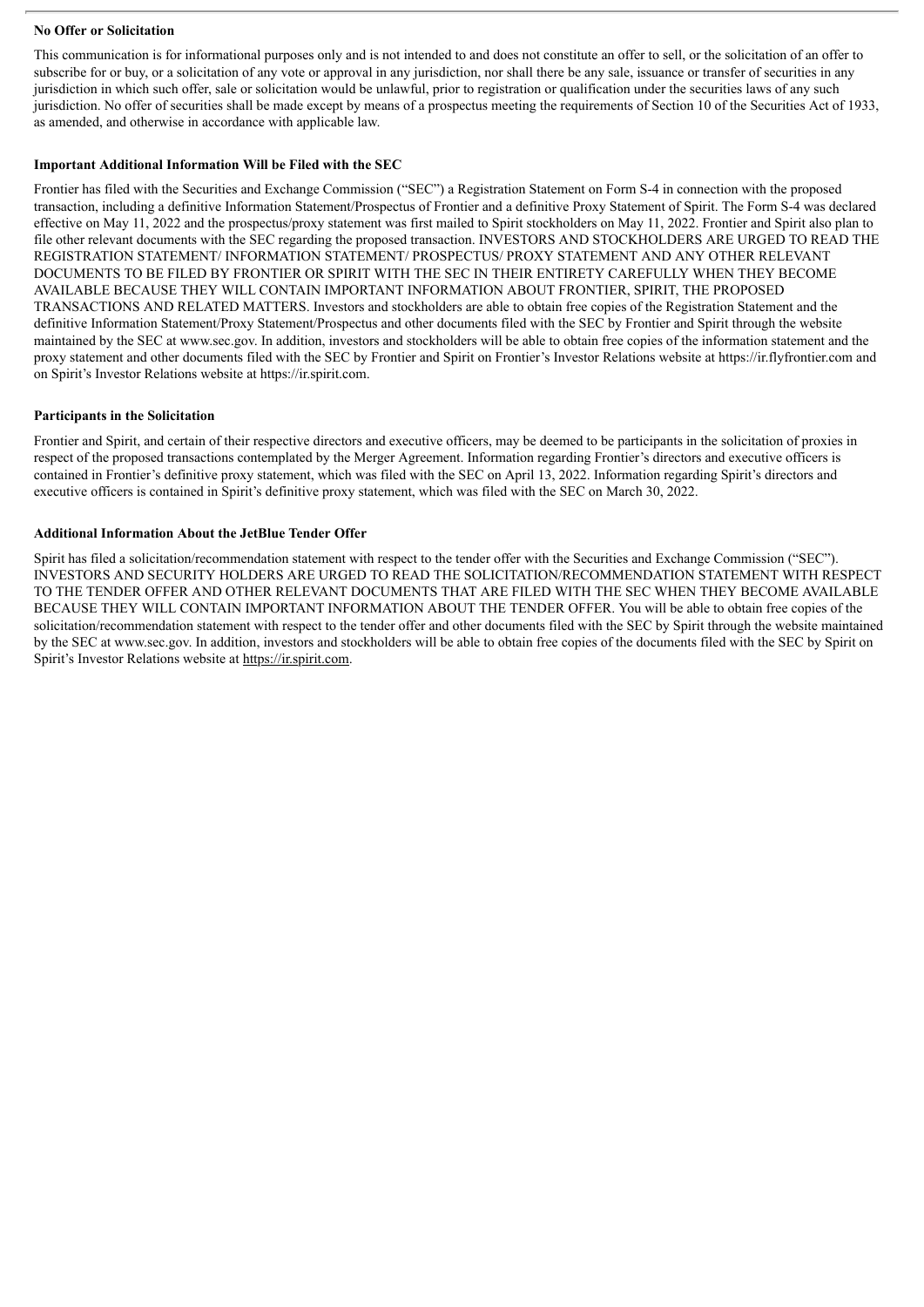### **Cautionary Statement Regarding Forward-Looking Information**

Certain statements in this communication, including statements concerning Frontier, Spirit, JetBlue, the proposed transactions and other matters, should be considered forward-looking within the meaning of the Securities Act of 1933, as amended, the Securities Exchange Act of 1934, as amended, and the Private Securities Litigation Reform Act of 1995. These forward-looking statements are based on Frontier's, Spirit's and JetBlue's current expectations and beliefs with respect to certain current and future events and anticipated financial and operating performance. Such forward-looking statements are and will be subject to many risks and uncertainties relating to Frontier's, Spirit's and JetBlue's operations and business environment that may cause actual results to differ materially from any future results expressed or implied in such forward looking statements. Words such as "expects," "will," "plans," "intends," "anticipates," "indicates," "remains," "believes," "estimates," "forecast," "guidance," "outlook," "goals," "targets" and other similar expressions are intended to identify forward-looking statements. Additionally, forward-looking statements include statements that do not relate solely to historical facts, such as statements which identify uncertainties or trends, discuss the possible future effects of current known trends or uncertainties, or which indicate that the future effects of known trends or uncertainties cannot be predicted, guaranteed, or assured. All forward-looking statements in this communication are based upon information available to Frontier and Spirit on the date of this communication. Frontier and Spirit undertake no obligation to publicly update or revise any forward-looking statement, whether as a result of new information, future events, changed circumstances, or otherwise, except as required by applicable law.

Actual results could differ materially from these forward-looking statements due to numerous factors including, without limitation, the following: the occurrence of any event, change or other circumstances that could give rise to the right of one or both of the parties to terminate the merger agreement; failure to obtain applicable regulatory or Spirit stockholder approval in a timely manner or otherwise; failure to satisfy other closing conditions to the proposed transactions; failure of the parties to consummate the transaction; risks that the new businesses will not be integrated successfully or that the combined companies will not realize estimated cost savings, value of certain tax assets, synergies and growth, or that such benefits may take longer to realize than expected; failure to realize anticipated benefits of the combined operations; risks relating to unanticipated costs of integration; demand for the combined company's services; the growth, change and competitive landscape of the markets in which the combined company participates; expected seasonality trends; diversion of managements' attention from ongoing business operations and opportunities; potential adverse reactions or changes to business or employee relationships, including those resulting from the announcement or completion of the transaction; risks related to investor and rating agency perceptions of each of the parties and their respective business, operations, financial condition and the industry in which they operate; risks related to the potential impact of general economic, political and market factors on the companies or the proposed transaction; that Frontier's cash and cash equivalents balances, together with the availability under certain credit facilities made available to Frontier and certain of its subsidiaries under its existing credit agreements, will be sufficient to fund Frontier's operations including capital expenditures over the next 12 months; Frontier's expectation that based on the information presently known to management, the potential liability related to Frontier's current litigation will not have a material adverse effect on its financial condition, cash flows or results of operations; that the COVID-19 pandemic will continue to impact the businesses of the companies; ongoing and increase in costs related to IT network security; the outcome of any discussions between JetBlue and Spirit with respect to a possible transaction, including the possibility that the parties will not agree to pursue a business combination transaction or that the terms of any such transaction will be materially different from those described herein; the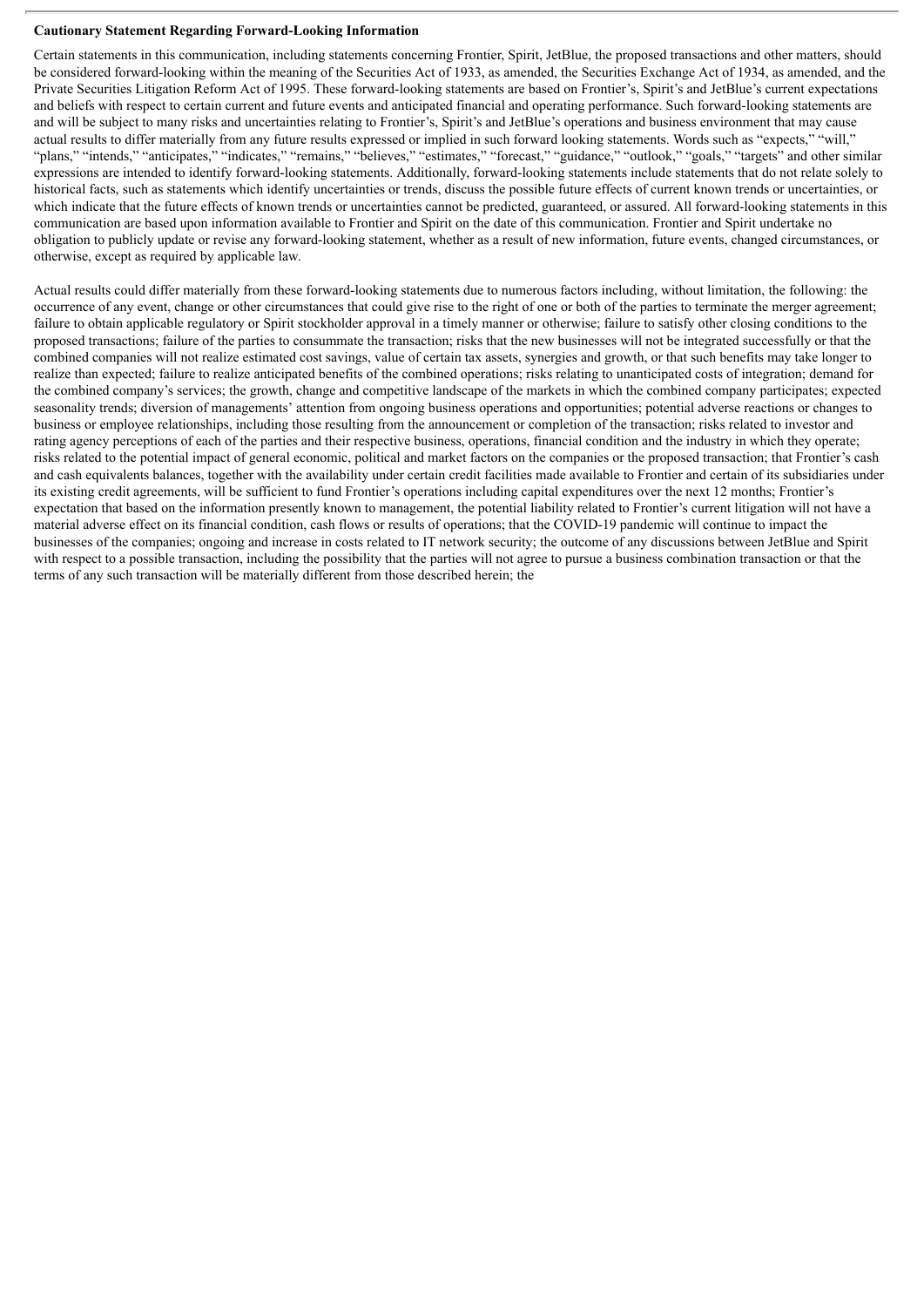conditions to the completion of the possible transaction, including the receipt of any required stockholder and regulatory approvals and, in particular, the companies' expectation as to the likelihood of receipt of antitrust approvals; JetBlue's ability to finance the possible transaction and the indebtedness JetBlue expects to incur in connection with the possible transaction; the possibility that JetBlue may be unable to achieve expected synergies and operating efficiencies within the expected timeframes or at all and to successfully integrate Spirit's operations with those of JetBlue, and the possibility that such integration may be more difficult, time-consuming or costly than expected or that operating costs and business disruption (including, without limitation, disruptions in relationships with employees, customers or suppliers) may be greater than expected in connection with the possible transaction; and other risks and uncertainties set forth from time to time under the sections captioned "Risk Factors" in Frontier's, Spirit's and JetBlue's reports and other documents filed with the SEC from time to time, including their Annual Reports on Form 10-K and Quarterly Reports on Form 10-Q.

### **About Frontier Airlines**

Frontier Airlines (NASDAQ: ULCC) is committed to "Low Fares Done Right." Headquartered in Denver, Colorado, the company operates more than 110 A320 family aircraft and has the largest A320neo fleet in the U.S. The use of these aircraft, Frontier's seating configuration, weight-saving tactics and baggage process have all contributed to the airline's average of 43 percent fuel savings compared to other U.S. airlines (fuel savings is based on Frontier Airlines' 2019 fuel consumption per seat-mile compared to the weighted average of major U.S. airlines), which makes Frontier the most fuelefficient U.S. airline. With over 230 new Airbus planes on order, Frontier will continue to grow to deliver on the mission of providing affordable travel across America.

### **About Spirit Airlines**

Spirit Airlines (NYSE: SAVE) is committed to delivering the best value in the sky. We are the leader in providing customizable travel options starting with an unbundled fare. This allows our Guests to pay only for the options they choose — like bags, seat assignments and refreshments — something we call A La Smarte. We make it possible for our Guests to venture further and discover more than ever before. Our Fit Fleet® is one of the youngest and most fuel-efficient in the U.S. We serve destinations throughout the U.S., Latin America and the Caribbean, and are dedicated to giving back and improving those communities. Come save with us at spirit.com.

### **Contacts**

### **Frontier Airlines**

*Investor inquiries:*

David Erdman (720) 798-5886 david.erdman@flyfrontier.com

*Media inquiries:*

Jennifer F. de la Cruz (720) 374-4207 jenniferf.delacruz@flyfrontier.com